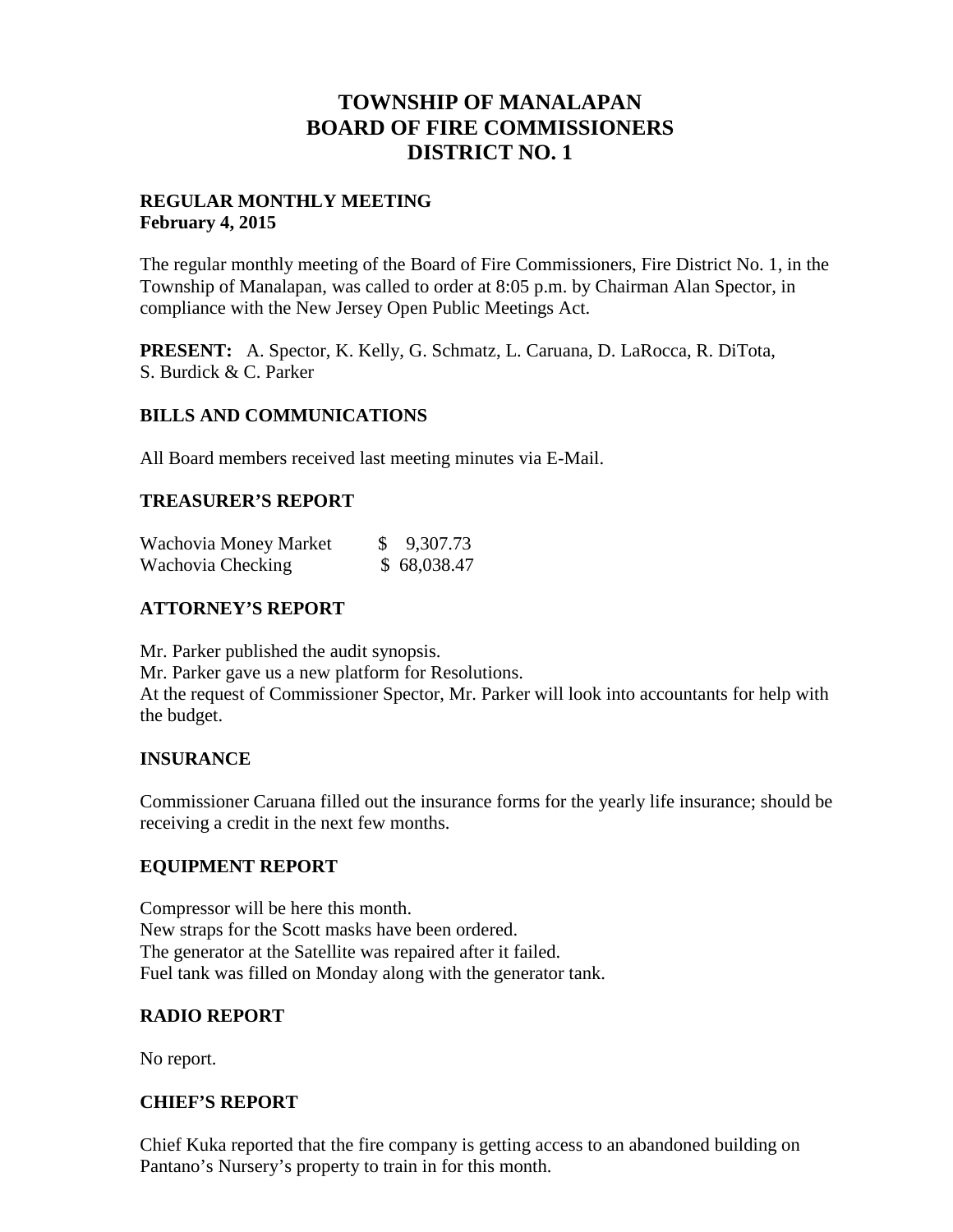The Ice Rescue class went well last month. Touring the Monmouth County radio room this month.

# **TRUCK REPORT**

26-1-73 – brake switch was replaced.

26-1-77 – light tower has been repaired again; tech said the air pressure was too high The Expedition is in service for the Fire Police and needs to have the tires replaced.

#### **ASSOCIATION REPORT**

No report.

#### **TRUSTEES' REPORT**

No report.

## **OLD BUSINESS**

See attached.

#### **NEW BUSINESS**

Commissioner Schmatz made a motion to pay all vouchers; this was seconded by Commissioner LaRocca. All voted aye.

Commissioner Spector made a motion for \$633 for the generator maintenance contract at the Satellite; this was seconded by Commissioner Kelly. All voted aye.

Commissioner Spector made a motion for \$300 for the termite warranty renewal at the Satellite; this was seconded by Commissioner Kelly. All voted aye.

Meeting opened to the public at 8:45 P.M.

A motion was made by Commissioner Spector to adjourn; it was seconded by Commissioner Kelly and all voted aye.

Meeting adjourned at 8:55 P.M.

Respectfully submitted, Kenneth Kelly, Clerk